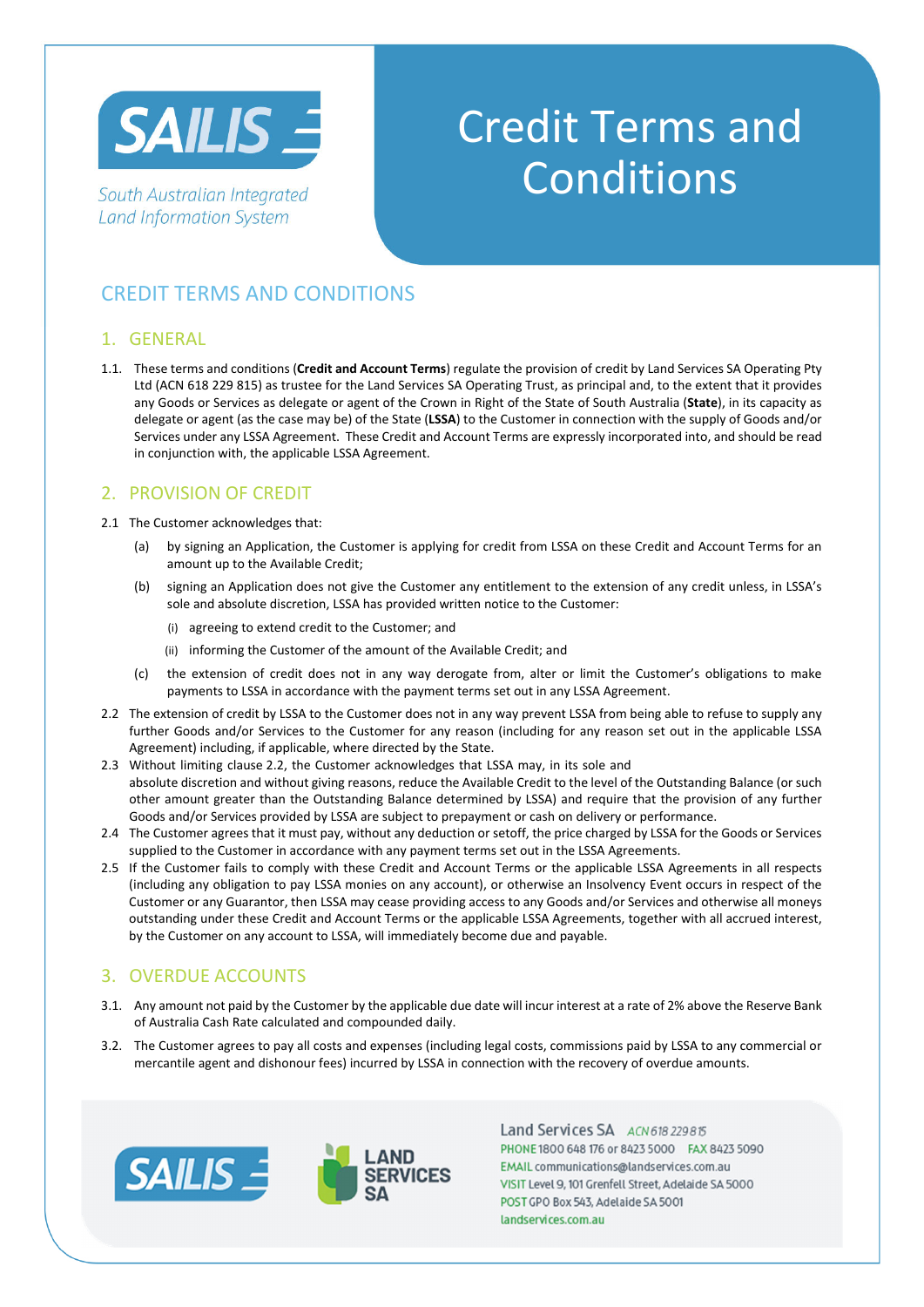#### 4. WARRANTIES

- 4.1 The Customer and each Applicant signing an Application represents and confirms the following:
	- (a) all sections of an Application are to be read together as the one document, instrument and agreement, but invalidity or unenforceability of any clause, section or part of any shall not affect the remainder;
	- (b) the signature or initialling by any person in any capacity in any of the sections of an Application shall (unless expressly indorsed to the contrary) be taken as execution of the whole Application by that person in all capacities in all sections and all places that person should, could or might have executed, signed or initialled;
	- (c) neither LSSA nor the State provides legal advice in respect to this Application or any of the LSSA Agreements and, if a Customer has a question about its legal rights or obligations it should seek its own independent legal advice;
	- (d) credit is provided to the Customer solely for the purpose of purchasing Goods and/or Services from LSSA pursuant to the LSSA Agreements and otherwise not for personal, domestic or household use;
	- (e) the Customer and each Applicant warrant that all information set out in, or provided in connection with, this Application is true and correct, accurate, complete and presents a true and fair view in all respects;
	- (f) that the Customer and each Applicant understands that it is an offence under the *Financial Transaction Report Act 1988* (Cth) to make a false or misleading statement;
	- (g) these Credit and Account Terms are intended to:
		- (i) apply and incorporate the LSSA Agreements (whether the Customer has signed, or deemed to have accepted, such documents) and the Guarantee with respect to all past present and future contracts, dealings, occurrences and events whatsoever between the Customer and LSSA that may be directly involved (**Dealings**);
		- (ii) create an independent but concurrent obligation under these Credit and Account Terms with respect to all Dealings; and
		- (iii) establish liability of the Guarantors with respect to all Dealings;
	- (h) all Dealings with LSSA by the Customer, Guarantor or any other person or entity wholly or majority owned or controlled by any of them shall be on the terms set out in the applicable LSSA Agreement (including these Credit and Account Terms and Guarantee set out in this Application) as they presently stand and as they may be amended from time to time by LSSA in the ordinary course of its business, whether or not notice of such amendment is received by the Customer or any of them. The Customer and each Guarantor shall make their own arrangements to stay abreast of any subsequent amendment to the LSSA Agreements including, prior to entry into each Dealing with LSSA, making all reasonable inquiries; and
	- (i) each applicable LSSA Agreement (and these Credit and Account Terms where LSSA has agreed to extend credit to the Customer) shall govern and shall comprise the entire agreement in connection with all Dealings between LSSA and the Customer.
- 4.2 The Customer and each Guarantor acknowledge that they are reasonably commercially and legally aware. They warrant that each of them has a full and complete understanding of the obligations under the LSSA Agreements and has willingly signed the Application (and any applicable Guarantee) free of any misunderstanding, duress, unconscionability, undue influence or other disadvantage whatsoever. Each acknowledges that they have been requested by LSSA to seek independent legal advice and they have done all reasonable things in that regard.

#### 5. CREDIT POLICY AND INVOICING

- 5.1 Unless set out in any LSSA Agreement, invoicing will occur on a monthly basis unless, as applicable under a specific LSSA Agreement, it is generated on demand by the Customer and otherwise in accordance with this clause 5.
- 5.2 All Customer accounts under an LSSA Agreement must be settled in full within 30 days of the invoice date.
- 5.3 Payments can be made by EFT Funds transfer to an account nominated by LSSA (which, as at the date of this Application, is BSB 082-001A/C 365049456). All payment must include the Customer's LSG Account Number in the payment description and the Customer must also provide email confirmation of payment to debtors@landservices.com.au.
- 5.4 Failure to provide remittance advice may cause delays in processing payments which will be considered a breach of the applicable LSSA Agreement.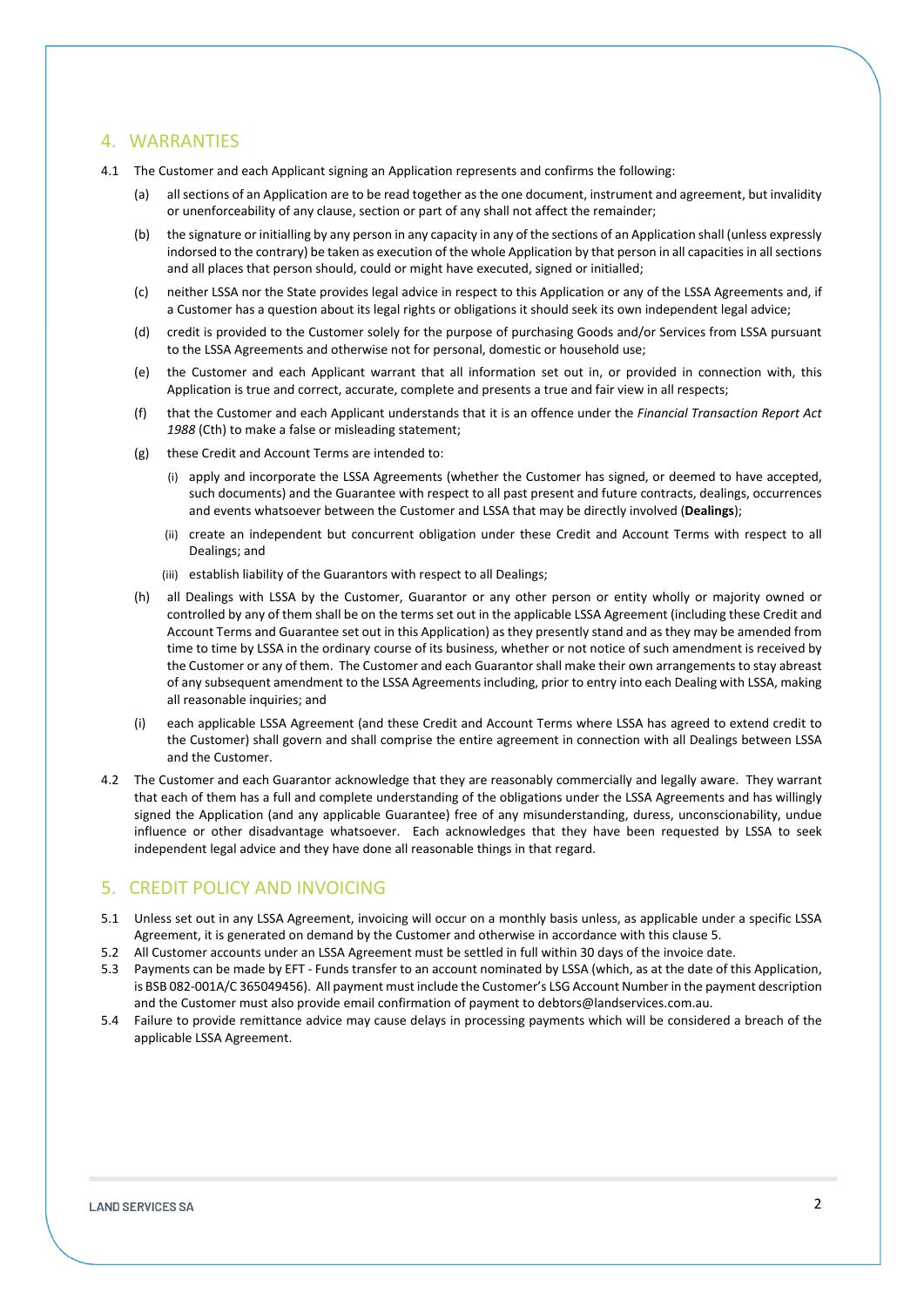## 6. TRUST

- 6.1 If the Customer is trustee of a trust, then this clause 4.1 applies.
- 6.2 The Customer (in its own capacity and as trustee of the Trust) makes the following representations and warranties for the benefit of LSSA:
	- (a) it has the power:
		- (i) to enter into the LSSA Agreements to which it is expressed to be a party;
		- (ii) to perform its obligations under the LSSA Agreements; and
		- (iii) carry out the transactions that the LSSA Agreements contemplate;
		- (iv) to own the assets, undertakings and rights both present and future of the Trust; and
		- (v) all necessary corporate and other action has been taken to authorise these things,

and there is no restriction on or condition of it doing so;

- (b) each LSSA Agreement to which it is (or is intended to be) a party is (or is capable of being and will be) entered by it as trustee of the Trust, and in the due and proper administration of the Trust;
- (c) the Trust has been validly created and is in existence at the date of this Application;
- (d) it has been validly appointed as trustee of the Trust;
- (e) it is the sole trustee of the Trust;
- (f) it has not given notice of its intention to retire as trustee of the Trust;
- (g) no action has been taken or threatened to remove it or appoint an additional trustee of the Trust;
- (h) the Trust has not been terminated, nor has any event for the vesting of the assets of the Trust occurred;
- (i) no proceedings of any description have been or are likely to be commenced or threatened which could have a material adverse effect on the assets or financial position of the Trust or on its trusteeship of that trust;
- (j) no property of the Trust has been re-settled, distributed, set aside or transferred to any other trust;
- (k) it is to the commercial benefit of the Trust and the beneficiaries of the Trust that it enters into the LSSA Agreements to which is it expressed to be a party;
- (l) as trustee of the Trust, it has valid rights of indemnity and exoneration against the assets of the Trust, which rights are available for the satisfaction of all liabilities and other obligations incurred by it under any LSSA Agreement;
- (m) its right of indemnity out of, and lien over the assets of the Trust is unconditional and has not been limited, restricted, released or disposed of in any way;
- (n) the Trust complies with all applicable laws; and
- (o) it has complied with its obligations and duties as trustee under the Trust and at law and no one has alleged to it that it has not so complied.

# 7. PRIVACY

- 7.1 The Applicant acknowledges that the Personal Information supplied by the Applicant or its directors or owners (as applicable), and credit reporting information and credit eligibility information (all terms as defined under the Privacy Laws) will be collected, used, disclosed and stored by LSSA in accordance with, and at all times in compliance with, the Privacy Laws. If the Applicant or its directors or owners (as applicable) require further information regarding LSSA's Privacy Policy, please email privacy@landservices.com.au or contact the Privacy Officer on (08) 8423 5000.
- 7.2 LSSA collects and uses personal information of the Applicant to assess this Application for commercial credit, to manage accounts and, if necessary, insure LSSA's risk in respect of debts and to enable us to supply you with our Goods and/or Services. LSSA also collects and uses personal information provided with the Application and in the course of entering any LSSA Agreement in accordance with its Privacy Collection Statement located at www.landservices.com.au/privacy.
- 7.3 Without limiting clause 7.1 or 7.2, LSSA may obtain Personal Information, credit reporting information and credit eligibility information about the Applicant or its directors or owners (as applicable), in accordance with Part IIIA of the Privacy Act, to enable it to assess this Application and, if it is approved, to provide the Customer with the credit applied for by the Customer. Without this information LSSA may not be able to consider or approve the Application or provide the Customer with credit.
- 7.4 LSSA may, where permitted by, and in accordance with, Part IIIA of the Privacy Act, give information about the Applicant to:
	- (a) a credit reporting body;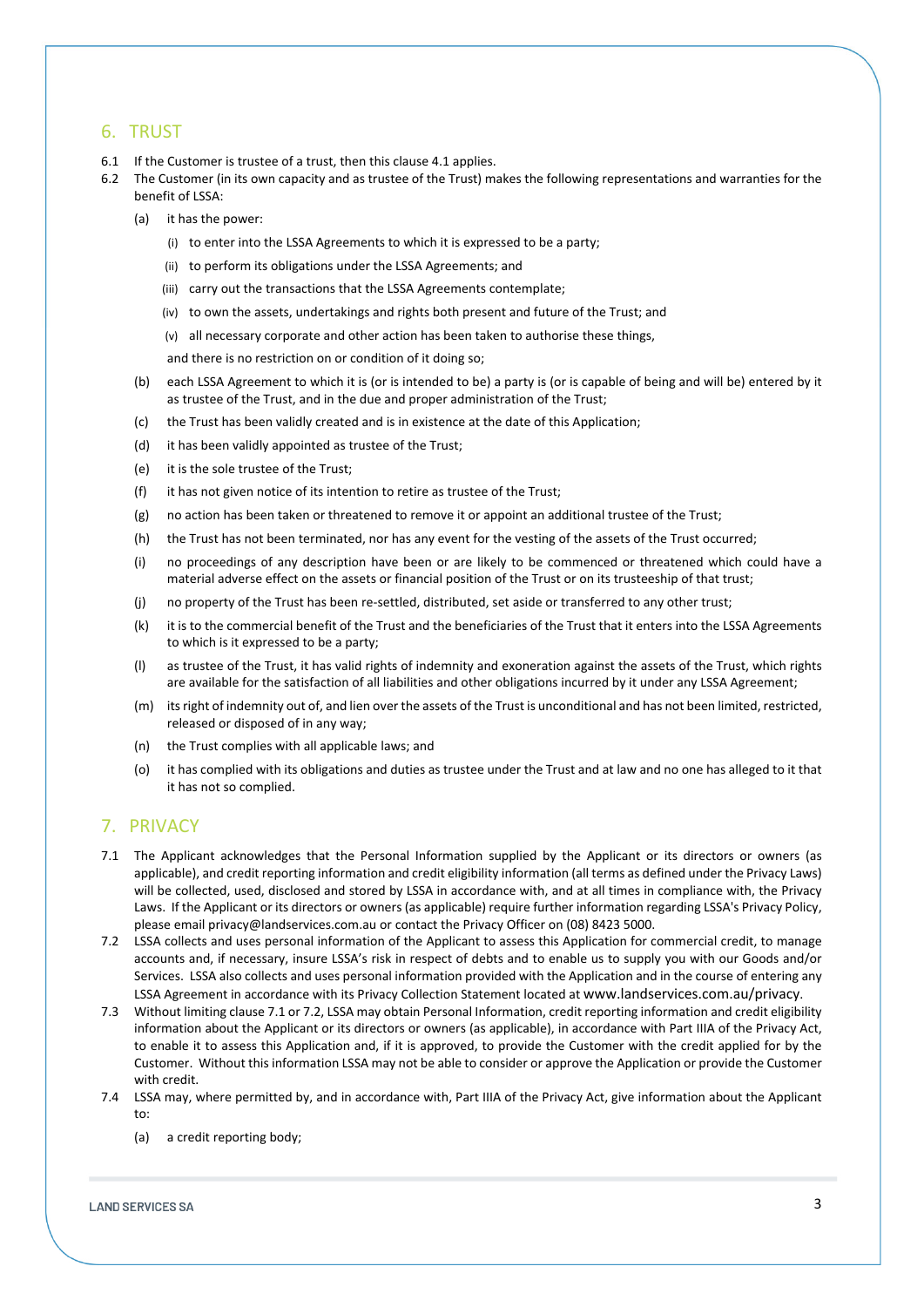- (b) any service provider LSSA engages to carry out or assist its functions and activities;
- (c) the State;
- (d) third party organisations who provide platforms, databases or methods of obtaining the credit;
- (e) debt collection agencies;
- (f) its related bodies corporate (as that term is used in the Corporations Act);
- (g) regulatory bodies, government agencies, law enforcement bodies and courts;
- (h) other persons to whom LSSA is authorised or required by law to disclose information; and
- (i) other persons where the Applicant has consented to the disclosure,

for the purposes of assessing and approving the Application, providing the Customer with the credit applied for under this Application or any Goods and/or Services contemplated in an LSSA Agreement, and managing the credit.

- 7.5 LSSA may give credit reporting information and credit eligibility information about the Applicant or its directors or owners (as applicable) to a credit reporting body to obtain a credit report, and/or to allow the credit reporting body to create or maintain a credit information file containing information about the Applicant. The Applicant acknowledges and agrees that this form constitutes notice of disclosure of the Applicant's credit information or that of its directors or owners (as applicable) to a credit reporting body as required by the Privacy Act.
- 7.6 The information referred to in clause 7.5 (which may be given before, during or after the provision of credit to the Applicant) may include:
	- (a) the Applicant's identity particulars;
	- (b) the fact that the Customer has applied for credit and the amount;
	- (c) the fact that LSSA is a current credit provider to the Customer;
	- (d) payments which are overdue by more than 60 days, and for which debt collection action has started;
	- (e) advice that the Applicant's payments are no longer overdue in respect of any default that has been listed;
	- (f) information that, in the opinion of LSSA, the Applicant has committed a serious credit infringement (that is, acted fraudulently or shown an intention not to comply with the Applicant's credit obligations);
	- (g) cheques drawn by the Applicant for \$100 or more which have been dishonoured more than once; and
	- (h) any other information permitted to be included in a credit information file under the Privacy Act.
- 7.7 The Applicant agrees that LSSA may obtain information about the Applicant's commercial activities or commercial credit worthiness from any business which provides information about the commercial creditworthiness of persons, for the purpose of assessing the Application and for the purpose of assisting in collection of overdue payments in respect of the credit applied for.
- 7.8 The Applicant agrees and expressly consents to LSSA exchanging information relating to the Applicant's creditworthiness with other credit providers, in accordance with Part IIIA of the Privacy Act:
	- (a) to assess an application by the Customer for credit;
	- (b) to notify other credit providers of a default by the Applicant;
	- (c) to exchange information with other credit providers as to the status of the Applicant's credit arrangements where the Applicant is in default with other credit providers;
	- (d) to assess the Applicant's creditworthiness;
	- (e) the Applicant understands that the information exchanged can include anything about the Applicant's credit worthiness, credit standing, credit history or credit capacity that credit providers can exchange under the Privacy Act;
	- (f) the Applicant agrees that LSSA may obtain a consumer credit report containing information about the Applicant from a credit reporting body for the purpose of assessing any application made by the Customer for commercial credit from time to time;
	- (g) the Applicant agrees that LSSA may obtain a credit report about the Applicant from a credit reporting body for the purpose of collecting overdue payments relating to credit owed by the Customer;
	- (h) the Applicant certifies that the Applicant is authorised to make this application and provide the requested information, to agree to the terms and conditions of sale and supply above and overleaf for and on behalf of the Customer and undertake to supply further details as required by LSSA in establishing the Applicant's credentials;
	- (i) the Applicant agrees that LSSA may give to a person or corporation who is currently guarantor, or whom the Customer has indicated is considering becoming a guarantor, a credit report containing information about the Applicant, for the purpose of that person or corporation deciding whether to act as a guarantor, or in the case of a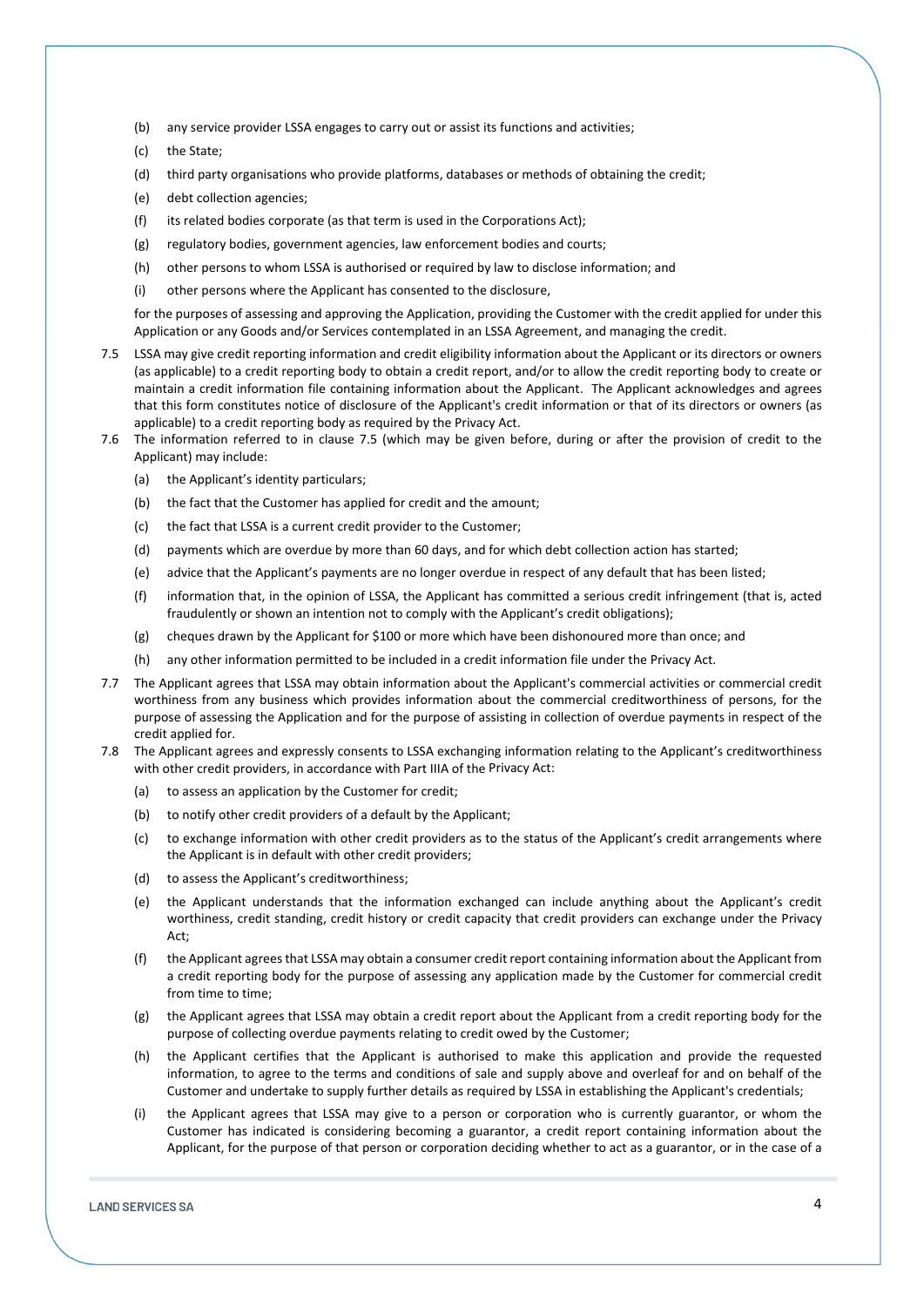current guarantor to keep that person or corporation informed about the guarantee. The Applicant understands that the information disclosed can include anything about the Applicant's credit worthiness, credit standing, credit history or credit capacity that credit providers can disclose under the Privacy Act and includes a credit report.

#### 8. COMMUNICATIONS

- 8.1 In submitting an Application, a Customer is automatically subscribed to receive important communications from LSSA that may affect a Customer's profession and/or be relevant to the Goods or Services LSSA provides under an LSSA Agreement. Communications may be disseminated by LSSA or the State by positing on the SAILIS Application and/or email notifications (including Notices to Lodging Parties (NTLP) and Customer Information Bulletins (CIB).
- 8.2 A Customer may:
	- (a) unsubscribe to any communications by emailing communications@landservices.com.au; and
	- (b) request additional users be subscribed to receive these communications by completing the online subscription form

#### 9. LSSA TRUST CAPACITY

9.1. The parties acknowledge that Land Services SA Operating Pty Limited (**Relevant Trustee**) is receiving this Application as trustee for the Land Services SA Operating Trust (**Relevant Trust**). A liability arising under or in connection with these Credit and Account Terms is limited to and can be enforced against the Relevant Trustee only to the extent to which it can be satisfied out of property of the Relevant Trust out of which the Relevant Trustee is actually indemnified for the liability. This limitation of liability applies despite any other provision of these Credit and Account Terms and extends to all liabilities and obligations of the Relevant Trustee in any way connected with any representation, warranty, conduct, omission, agreement or transaction related to these Credit and Account Terms. No party to these Credit and Account Terms may sue the Relevant Trustee in any capacity other than as trustee of the Relevant Trust. This clause shall not apply to any obligation or liability of the Relevant Trustee to the extent that it is not satisfied out of the assets of the Relevant Trust because under the trust deed establishing the Relevant Trust or by operation of law there is a reduction in the extent of the Relevant Trustee's indemnification out of the assets of the Relevant Trust as a result of the Relevant Trustee's fraud, gross negligence, breach of trust or dishonesty.

# 10.DEFINITIONS AND INTERPRETATION

10.1 In these Credit and Account Terms and Application:

**Applicant** means the individuals completing the Application including individual borrowers, business owners, company directors and officers, partners or trustees.

**Available Credit** means the amount of credit available to the Customer as advised by LSSA under clause 2.1(b) for the purchase of Goods and/or Services from LSSA (which may be a consolidated limit or separated into credit relating to LSSA providing Goods and Services in its capacity as principal or in its capacity as agent for the State) minus the Outstanding Balance.

**Corporations Act** means the *Corporations Act 2001* (Cth).

**Credit and Account Terms** has the meaning given in clause 1.1

**Dealings** has the meaning given in clause 4.1(g)(i).

**Goods** mean any goods provided by LSSA under any LSSA Agreement.

**Guarantor** means each person giving a guarantee by signing section 3 of the Application.

**Insolvency Event** means, in relation to a Party:

- (a) a receiver, receiver and manager, administrator, trustee or similar official is appointed over the whole or a substantial part of the assets or undertaking of the Party and is not removed within 30 days;
- (b) the Party suspends payment of its debts generally;
- (c) the Party is insolvent within the meaning of the Corporations Act;
- (d) the Party enters into or resolves to enter into any arrangement, composition or compromise with, or assignment for the benefit of, its creditors or any class of them;
- (e) an application (other than a vexatious application) or order is made for the winding up or dissolution of, or the appointment of a provisional liquidator to, the Party or a resolution is passed or steps are taken to pass a resolution for the winding up or dissolution of the Party otherwise than for the purpose of an amalgamation or reconstruction which has the prior written consent of the other Party and, in the case of an application, the application is not withdrawn or dismissed within 60 days;